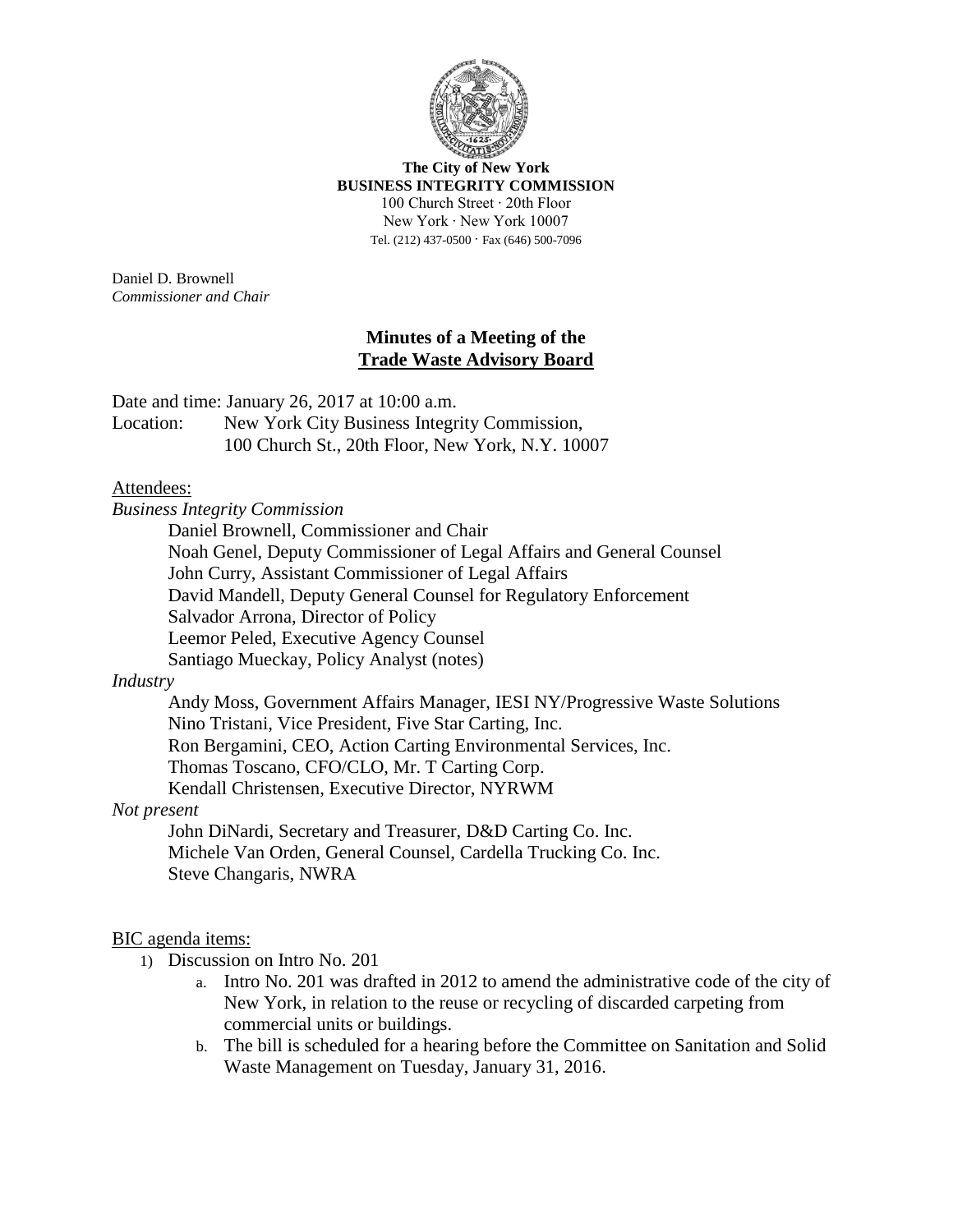- c. Representatives from the industry are aware of only one facility that accepts discarded carpeting to be recycled.
- 2) Industry-Led Safety Event
	- a. The industry-led safety event will take place on Wednesday, March 22, 2017.
	- b. The event will offer three panels:
		- i. Panel 1 will focus on safety from a law enforcement perspective, including counterterrorism measures.
		- ii. Panel 2 will focus on improving safety for drivers and helpers.
		- iii. Panel 3 will focus on effective tools for internal and external communication regarding safety.
	- c. The flyer for the event was shared with the group and TWAB members were invited to attend.
- 3) Update on BIC Decals
	- a. A production issue with the new customer decals has caused a delay. BIC hopes to have the decals ready for distribution soon.
	- b. BIC will inform the industry as soon as the new decals are available for pick-up.
	- c. BIC will post an update on the BIC website regarding the decals.
	- d. BIC asked the industry members to inform BIC if any customers are issued administrative violations for not posting proper decals.
	- e. BIC will seek to convene a meeting with DSNY and members of the industry to discuss issues related to the collection of organic waste, including but not limited to: latches on containers and the collection of compostable bags and utensils.
- 4) Customer Register Update
	- a. The deadline to submit a customer register is January 31, 2017.
	- b. There was a discussion about updating the customer register in the future to account for different rates charged for the collection of MGP, paper, and organic waste.
- 5) Presentation on Local Law 145 of 2013
	- a. BIC discussed Local Law 145, which included information on relevant dates.
	- b. In relation to Local Law 145, BIC will perform a survey and analysis of truck fleets as well as compliance efforts. BIC expects the survey to go out by mid-February.
- 6) Trump Tower Security Issues
	- a. BIC asked the industry members if any of them had experienced issues with the security or traffic around Trump Tower.
	- b. The industry members stated that there had been some issues during the holidays, but that they are not aware of any significant issues.
- 7) Next Commission Meeting Scheduled
	- a. The next Commission meeting will take place on March 31, 2017 at 3:00 pm.

### Non-BIC TWAB member issues:

- 8) Glass Recycling
	- a. The industry would like to have further discussions regarding the pickup and recycling of glass.